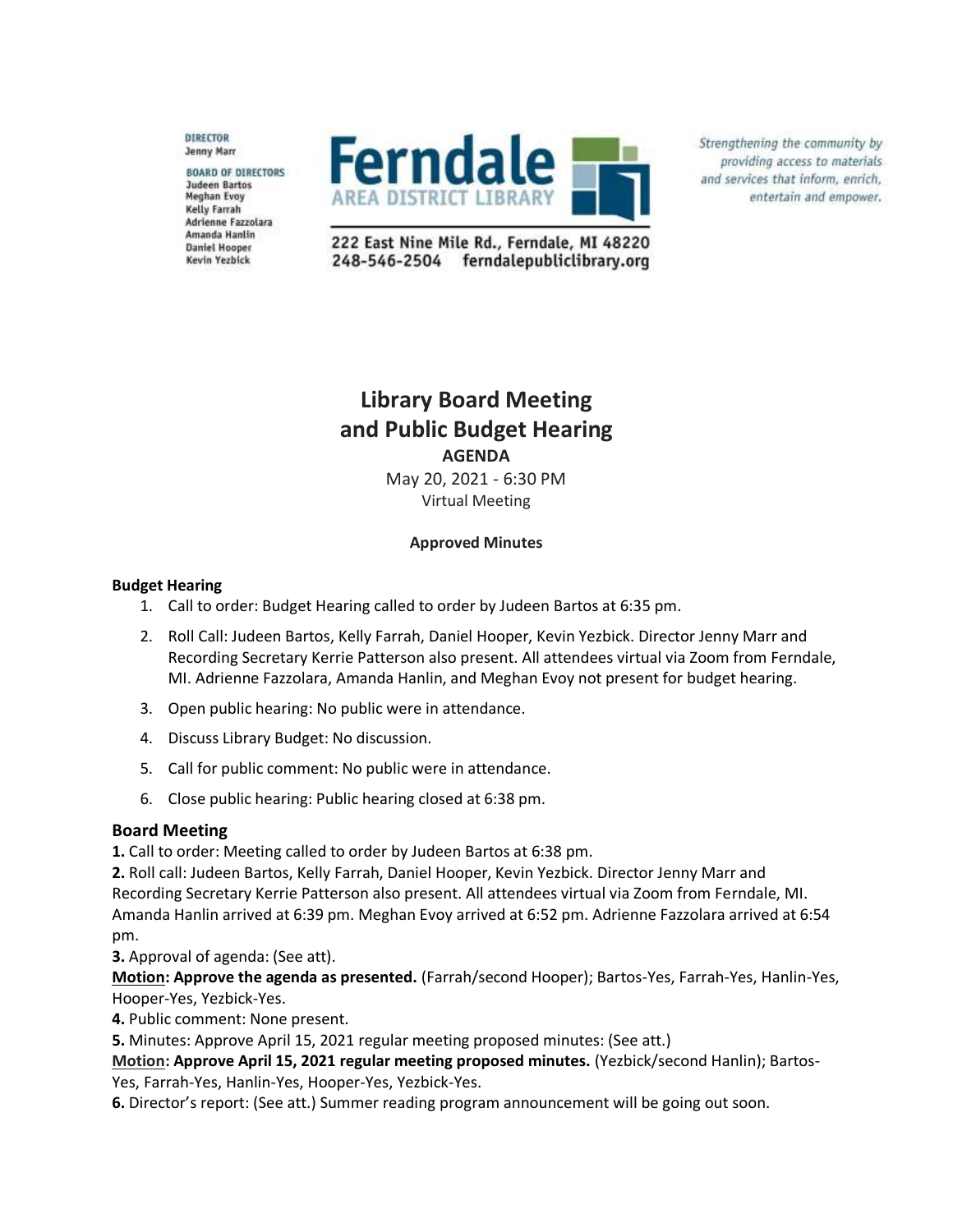**7.** Ionization Module proposal: (See att.) Marr presented quote from Guardian Environmental Services (GES). In addition to the cost for the module, its air filters will need to be replaced on a regular basis. **Motion: Approve the Ionization System proposal by GES in the amount of \$8,000.** (Hanlin/second

Yezbick); Bartos-Yes, Farrah-Yes, Hanlin-Yes, Hooper-Yes, Yezbick-Yes.

**8.** Courtyard usage request: (See att.) Marr was approached with a request to use the courtyard for a wedding in the spring of 2022. Board discussed. Consensus that Marr can offer the space for photographs if it is able to work with library program usage but not a ceremony. Also discussed was the

need to revise courtyard policy now that pandemic restrictions are being eased or lifted. Kelly and Jenny will spearhead the effort, working with the board's attorney as needed.

**9.** Acceptance of expenditures and finance reports for the month of April: Reminder that there will be one final budget amendment to be presented at the June meeting.

**Motion: Accept the expenditures and finance reports for the month of April.** (Yezbick/second Farrah); Bartos-Yes, Evoy-Yes, Farrah-Yes, Fazzolara-Yes, Hanlin-Yes, Hooper-Yes, Yezbick-Yes.

**10.** FY 2022 Budget Approval: Board reviewed budget proposed during the public hearing.

**Motion: Approve the fiscal year 2022 budget proposal as presented.** (Hanlin/second Yezbick); Bartos-Yes, Evoy-Yes, Farrah-Yes, Fazzolara-Yes, Hanlin-Yes, Hooper-Yes, Yezbick-Yes.

**11.** Committee reports:

**A.** Art & Exhibitions: There is a virtual art talk with Erin Brott-Holtzman on June 10. Her art will remain in the library until the end of June. New art will come up in August.

**B.** Friends of the FPL: Couch to 5k winners announced. Kate Siebenaler and Nina Kelly have stepped down from their board positions. The June  $14<sup>th</sup>$  meeting at 6:30pm is the annual membership meeting. They are excited to re-open the book store, but that won't be right away. An outdoor book sale is being planned.

**C.** Equity, Diversity and Inclusion: Finalizing charter.

**D.** Finance: Covered previously.

**E.** Personnel: No report.

**F.** Schools: Will coordinate for programs in the fall when school resumes.

**14.** Committee membership appointments as needed: None needed.

**15.** Review action items:

**A.** Marr will communicate the Board decision regarding the request to use the courtyard for a wedding ceremony.

**B.** Farrah and Marr will resume work on the courtyard policy, with a goal of August for completion.

**C.** The board should email Farrah feedback regarding the courtyard usage and policy. **16.** Announcements/comments from board members:

**A.** Hanlin offered to attend the soft-opening for the staff. The soft-opening will be sometime after Memorial Day but before June 7.

**B.** Fazzolara thanked Marr and the finance committee for the user-friendly budget proposal. She's excited for the library to re-open.

**C.** Yezbick mentioned the uniform chart of accounts, which will be introduced in the next fiscal year. Marr is looking forward to the change. Yezbick visited the library in person recently, and noticed the differences in the building with the plexiglass barriers and reduction of furniture. He also saw the newly renovated upstairs and took a look on the roof, and said it was nice to be back inside. He hopes the re-opening goes smoothly for staff.

**D.** Evoy said that she and her husband and friends enjoy the new August Snow books written by Stephen Mack Jones. They're set in Detroit and the author lives in Farmington Hills. She recommends that the author visit or do a podcast. She also thanked Marr for her work.